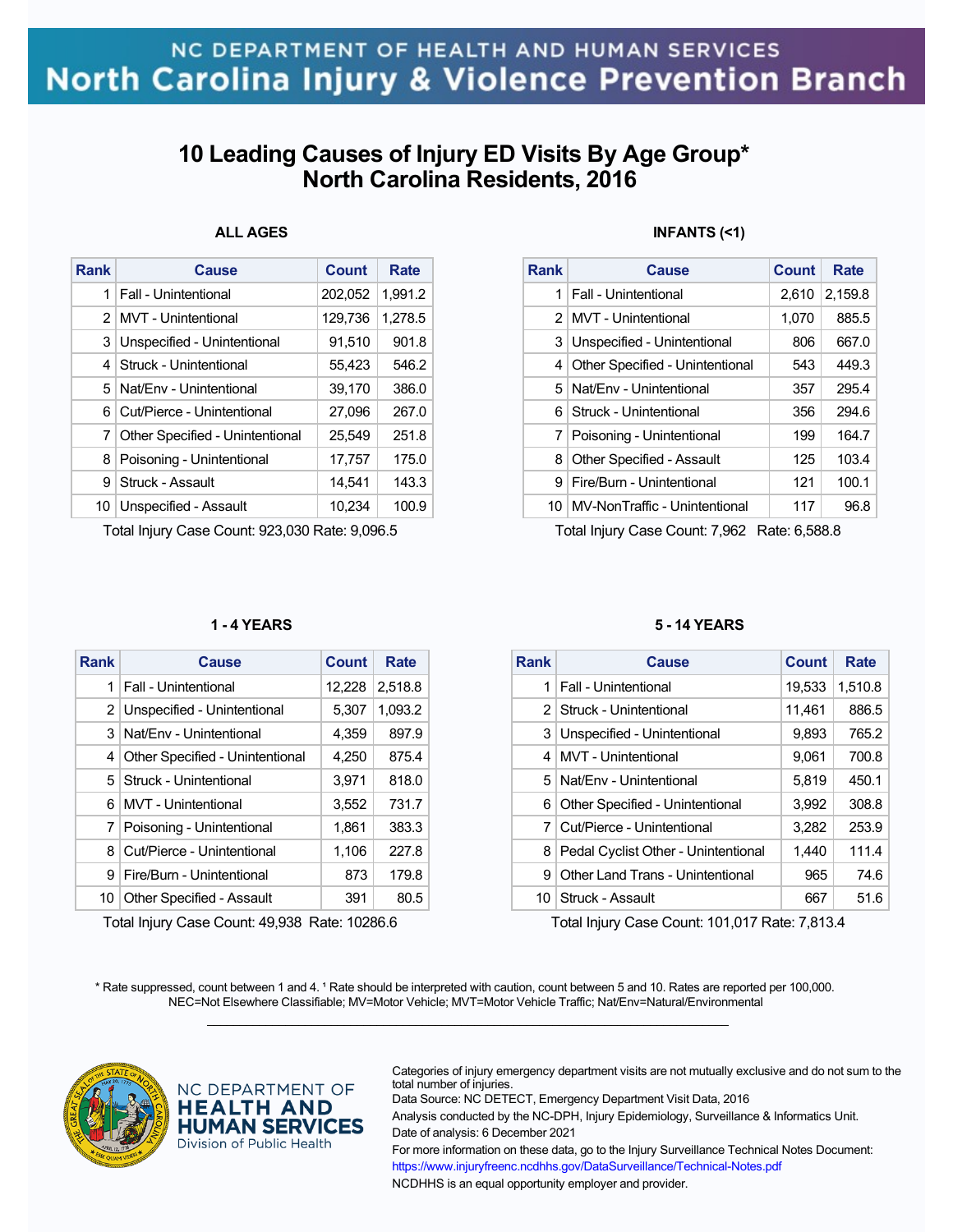# NC DEPARTMENT OF HEALTH AND HUMAN SERVICES **North Carolina Injury & Violence Prevention Branch**

## **10 Leading Causes of Injury ED Visits By Age Group\* North Carolina Residents, 2016**

#### **15 - 24 YEARS**

| <b>Rank</b>    | <b>Cause</b>                    | <b>Count</b> | Rate    |
|----------------|---------------------------------|--------------|---------|
| 1              | MVT - Unintentional             | 30,145       | 2,207.2 |
| 2              | Unspecified - Unintentional     | 14,851       | 1,087.4 |
| 3 <sup>1</sup> | <b>Fall - Unintentional</b>     | 14,484       | 1,060.5 |
| 4              | Struck - Unintentional          | 11,395       | 834.3   |
| 5              | Nat/Env - Unintentional         | 5,602        | 410.2   |
| 6.             | Cut/Pierce - Unintentional      | 5,316        | 389.2   |
| 7              | Struck - Assault                | 4,073        | 298.2   |
| 8              | Other Specified - Unintentional | 3,396        | 248.7   |
| 9              | Unspecified - Assault           | 2,758        | 201.9   |
| 10             | Poisoning - Unintentional       | 2,581        | 189.0   |
|                |                                 |              |         |

Total Injury Case Count: 147,588 Rate: 10806.2

#### **45 - 64 YEARS**

| Rank | Cause                           | Count  | Rate    |
|------|---------------------------------|--------|---------|
| 1    | <b>Fall - Unintentional</b>     | 44,874 | 1,670.3 |
| 2    | MVT - Unintentional             | 28,433 | 1,058.3 |
| 3    | Unspecified - Unintentional     | 20,456 | 761.4   |
| 4    | Struck - Unintentional          | 8,593  | 319.8   |
| 5    | Nat/Env - Unintentional         | 8,479  | 315.6   |
| 6    | Cut/Pierce - Unintentional      | 5,607  | 208.7   |
| 7    | Poisoning - Unintentional       | 4.329  | 161.1   |
| 8    | Other Specified - Unintentional | 4.219  | 157.0   |
| 9    | Struck - Assault                | 2.649  | 98.6    |
| 10   | MV-NonTraffic - Unintentional   | 2,042  | 76.0    |

Total Injury Case Count: 196,289 Rate: 7,306.1

### **25 - 44 YEARS**

| <b>Rank</b> | Cause                           | Count  | Rate    |
|-------------|---------------------------------|--------|---------|
| 1           | MVT - Unintentional             | 47,973 | 1,827.1 |
|             | 2   Fall - Unintentional        | 33,160 | 1,262.9 |
| 3           | Unspecified - Unintentional     | 30,453 | 1.159.8 |
| 4           | Struck - Unintentional          | 14,744 | 561.5   |
| 5.          | Nat/Fny - Unintentional         | 10,879 | 414.3   |
| 6           | Cut/Pierce - Unintentional      | 9.394  | 357.8   |
| 7           | Struck - Assault                | 6,718  | 255.9   |
| 8           | Other Specified - Unintentional | 6,481  | 246.8   |
| 9           | Poisoning - Unintentional       | 5,471  | 208.4   |
| 10          | Unspecified - Assault           | 4,837  | 184.2   |

Total Injury Case Count: 261,898 Rate: 9,974.4

#### **AGES 65 & OVER**

| <b>Rank</b> | Cause                               | <b>Count</b> | Rate    |
|-------------|-------------------------------------|--------------|---------|
| 1           | <b>Fall - Unintentional</b>         | 75,161       | 4,789.0 |
|             | 2 Unspecified - Unintentional       | 9,744        | 620.8   |
| 3           | <b>MVT</b> - Unintentional          | 9,492        | 604.8   |
| 4           | Struck - Unintentional              | 4,903        | 312.4   |
|             | 5 Nat/Env - Unintentional           | 3,674        | 234.1   |
| 6           | Other Specified - Unintentional     | 2,665        | 169.8   |
|             | 7   Poisoning - Unintentional       | 2,648        | 168.7   |
| 8           | Cut/Pierce - Unintentional          | 2,307        | 147.0   |
| 9           | MV-NonTraffic - Unintentional       | 1,103        | 70.3    |
| 10          | Pedal Cyclist Other - Unintentional | 747          | 47.6    |

Total Injury Case Count: 158,292 Rate: 10085.7

\* Rate suppressed, count between 1 and 4. <sup>1</sup> Rate should be interpreted with caution, count between 5 and 10. Rates are reported per 100,000. NEC=Not Elsewhere Classifiable; MV=Motor Vehicle; MVT=Motor Vehicle Traffic; Nat/Env=Natural/Environmental  $\mathcal{L}_\mathcal{L} = \{ \mathcal{L}_\mathcal{L} = \{ \mathcal{L}_\mathcal{L} = \{ \mathcal{L}_\mathcal{L} = \{ \mathcal{L}_\mathcal{L} = \{ \mathcal{L}_\mathcal{L} = \{ \mathcal{L}_\mathcal{L} = \{ \mathcal{L}_\mathcal{L} = \{ \mathcal{L}_\mathcal{L} = \{ \mathcal{L}_\mathcal{L} = \{ \mathcal{L}_\mathcal{L} = \{ \mathcal{L}_\mathcal{L} = \{ \mathcal{L}_\mathcal{L} = \{ \mathcal{L}_\mathcal{L} = \{ \mathcal{L}_\mathcal{$ 



NC DEPARTMENT OF **HEALTH AND HUMAN SERVICES** Division of Public Health

Categories of injury emergency department visits are not mutually exclusive and do not sum to the total number of injuries.

Data Source: NC DETECT, Emergency Department Visit Data, 2016

Analysis conducted by the NC-DPH, Injury Epidemiology, Surveillance & Informatics Unit. Date of analysis: 6 December 2021

For more information on these data, go to the Injury Surveillance Technical Notes Document: https://www.injuryfreenc.ncdhhs.gov/DataSurveillance/Technical-Notes.pdf NCDHHS is an equal opportunity employer and provider.